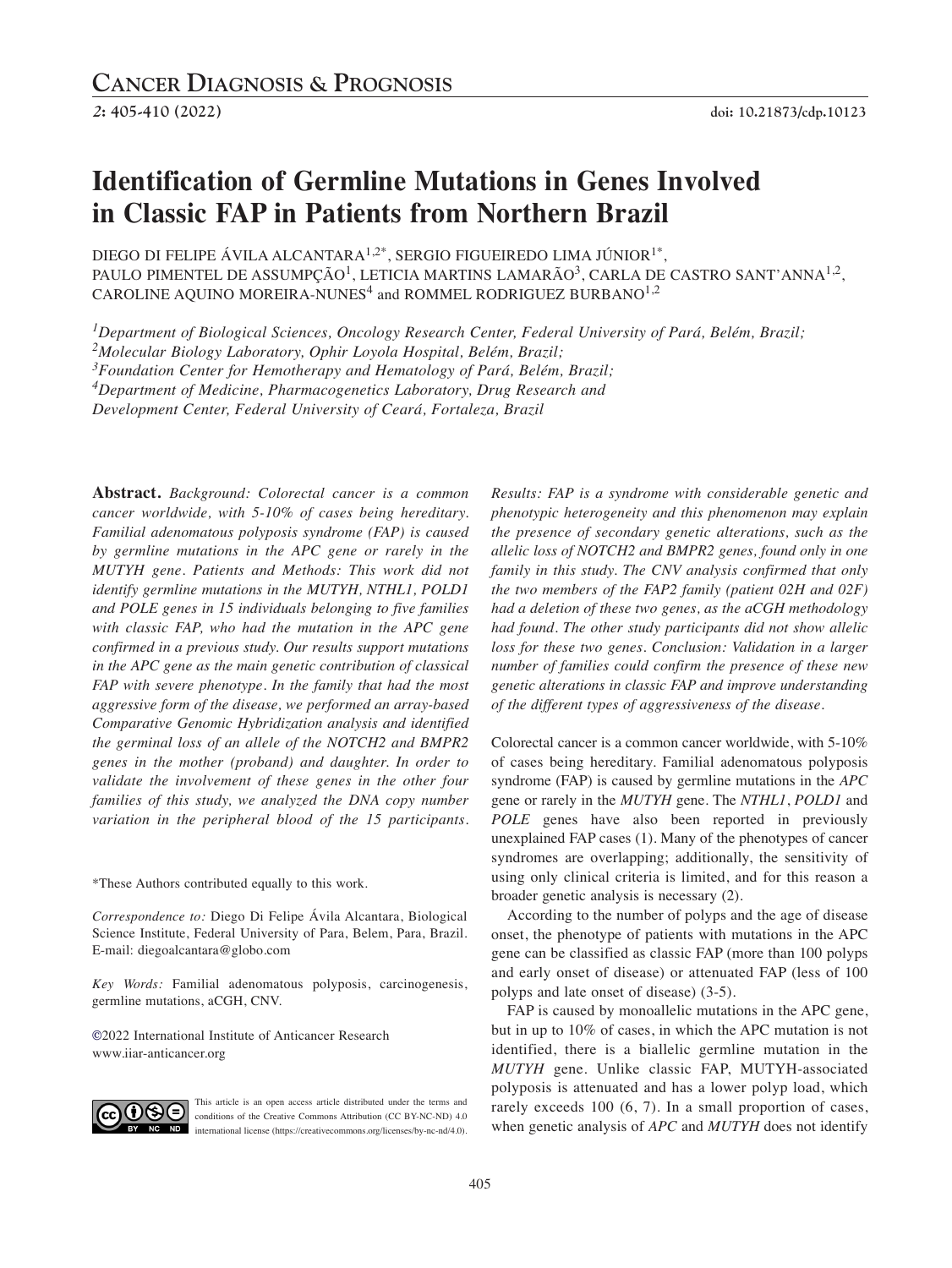a responsible mutation, FAP has its etiology associated with autosomal recessive polyposis associated with the *NTHL1* gene and autosomal dominant polyposis syndrome due to mutations in the *POLD1* and *POLE* genes (8-10).

The present work aims to identify germline mutations in the *MUTYH, NTHL1, POLD1* and *POLE* genes in 15 individuals belonging to five families with classic FAP, who had the mutation in the APC gene confirmed (11). Additionally, we performed an array-based comparative genomic hybridization (aCGH) analysis in one of the five families in this study and identified germline alterations in the DNA copy number of the *NOTCH2* and *BMPR2* genes.

To validate the involvement of these genes in colorectal carcinogenesis, we analyzed the DNA copy number (CNV) variation in the peripheral blood of all participants in this study.

#### **Patients and Methods**

*Ethics committee.* The study was approved by the Research Ethics Committee of the João de Barros Barreto University Hospital (Belém, Pará, Brazil; approval number: 274/12). All analyzed patients or their guardians signed a consent form, guaranteeing that the use of biological material and participation in the study and all methods were carried out in accordance with the Helsinki guidelines and regulations.

*Patients.* This study analyzed 15 patients belonging to 5 different families, who had confirmed germline mutations in the APC gene (11). All patients reside in the State of Pará in Brazil and were treated at the Colon Proctology Outpatient Clinic of the João de Barros Barreto University Hospital (Belém, Pará, Brazil). Peripheral blood samples were collected for analysis. In addition to patients with a histopathological diagnosis of FAP, family members who did not develop the disease were also tested for possible identification of mutations and for genetic counseling (Table I).

*DNA extraction.* Peripheral blood samples from patients and family members were collected in EDTA tubes. Genomic DNA was extracted using the QIAamp DNA Blood Kit (Qiagen®, Hilden, Germany) following the manufacturer's instructions.

*Sanger sequencing method.* Sanger sequencing was performed using the BigDye Terminator v1.1 Cycle Sequencing Kit. For germline mutation analysis, the complete coding sequence of the *APC, MUTYH* and *NTHL1* genes and the exonuclease domain of the *POLD1* gene (exons 6–13) and the *POLE* gene (exons 9-14) were amplified by Polymerase Chain Reaction (PCR). Primer sequences and annealing temperatures for PCR used were those described by Khan *et al.* (1). PCR products were purified with ExoSAP-IT (Affymetrix®, Santa Clara, CA, USA) and sequenced using the ABI 3730 DNA sequencer (Applied Biosystems®, Foster City, CA, USA). Bidirectional sequencing was performed on all samples. The chromatogram of the Sanger sequencing results was analyzed using the Sequencing Analysis v. 5.2 software (Applied Biosystems®).

*aCGH and PCR for CNV evaluation.* We performed high-density comparative genomic hybridization analyses to assess the genome of all 3 patients in the FAP2 family. Analyses were performed to identify CNV in the complete genome of patients with FAP. The system used was the Affymetrix CytoScan HD Array (Affymetrix), which comprises a total of 1.9 million probes for detection of CNV. Chromosome Analysis Suite version 1.2.1 (Affymetrix®) was used for microarray analysis.

The CNV of *NOTCH2* (Hs01519239\_cn) and *BMPR2* (Hs04642658\_cn) genes was evaluated using the TaqMan® CNV assays (Thermo Fisher Scientific®, Waltham MA, USA). Gene assays were run concurrently with the reference TaqMan® CopyNumber RNase P assay (Hs00468130\_cn) (Thermo Fisher Scientific®) for internal control. Reactions were performed in triplicate with gDNA using ABI 7500 Fast Real-Time PCR thermocycler (Applied Biosystems®). Sex-matched human genomic DNA (Promega®, Madison, WI, USA) samples obtained commercially were used as calibrators to estimate the copy number of the target gene. The analysis of relative quantification was performed using CopyCaller™ software (Thermo Fisher Scientific®).

#### **Results**

Through interviews with family members and searching through medical records, it was possible to build family pedigrees for three of the five families included in the study - FAP1, FAP2 and FAP3 - which, coincidentally, are the families with the highest number of individuals affected by FAP in subsequent generations [Figure 1, adapted from Moreira-Nunes *et al.*, (11)]. Pedigree analysis of the remaining two families was not possible due to the patients' lack of information about their relatives.

In the previous study we reported that all 15 patients from the five families with FAP had frameshift germline mutations in the APC gene (c.3183\_3187delACAAA, c.3927\_3931del AAAGA, c.3921\_3925delAAAAG, c.3956delC), which gave the severe/aggressive phenotype to the aggressive phenotype. syndrome (11). In addition to patients with a histological diagnosis of FAP, relatives without symptoms of the disease had mutations in the *APC* gene (Table I). In this study, the 15 individuals from the 5 families with FAP did not show pathological mutations for the *MUTYH, NTHL1, POLD1* and *POLE* genes.

The aCGH technique was performed only for the FAP2 family, since, among the families analyzed, it had the aggressive form of the disease (Table II). The approach used in the present work aims to verify if the alterations found in the FAP2 family, may be present in the other four families participating in this study. The FAP2 family was genomically analyzed using peripheral blood from three members, father, mother (proband) and daughter; the fourth member (the grandfather) was also a carrier of FAP but died before the beginning of this study (Figure 1). Only the mother and daughter of the FAP2 family (patients 02H and 02F) revealed DNA loss in chromosome arms 1p13-p11 (*NOTCH2* gene) and 2q33.1-q33.2 (BMPR2 gene). The *APC* (located in the chromosome region 5q21), *MUTYH* (1p34.1), *NTHL1* (16p13.3), *POLD1* (19q13.33) and *POLE* (12q24.33) did not show quantitative alterations in the DNA.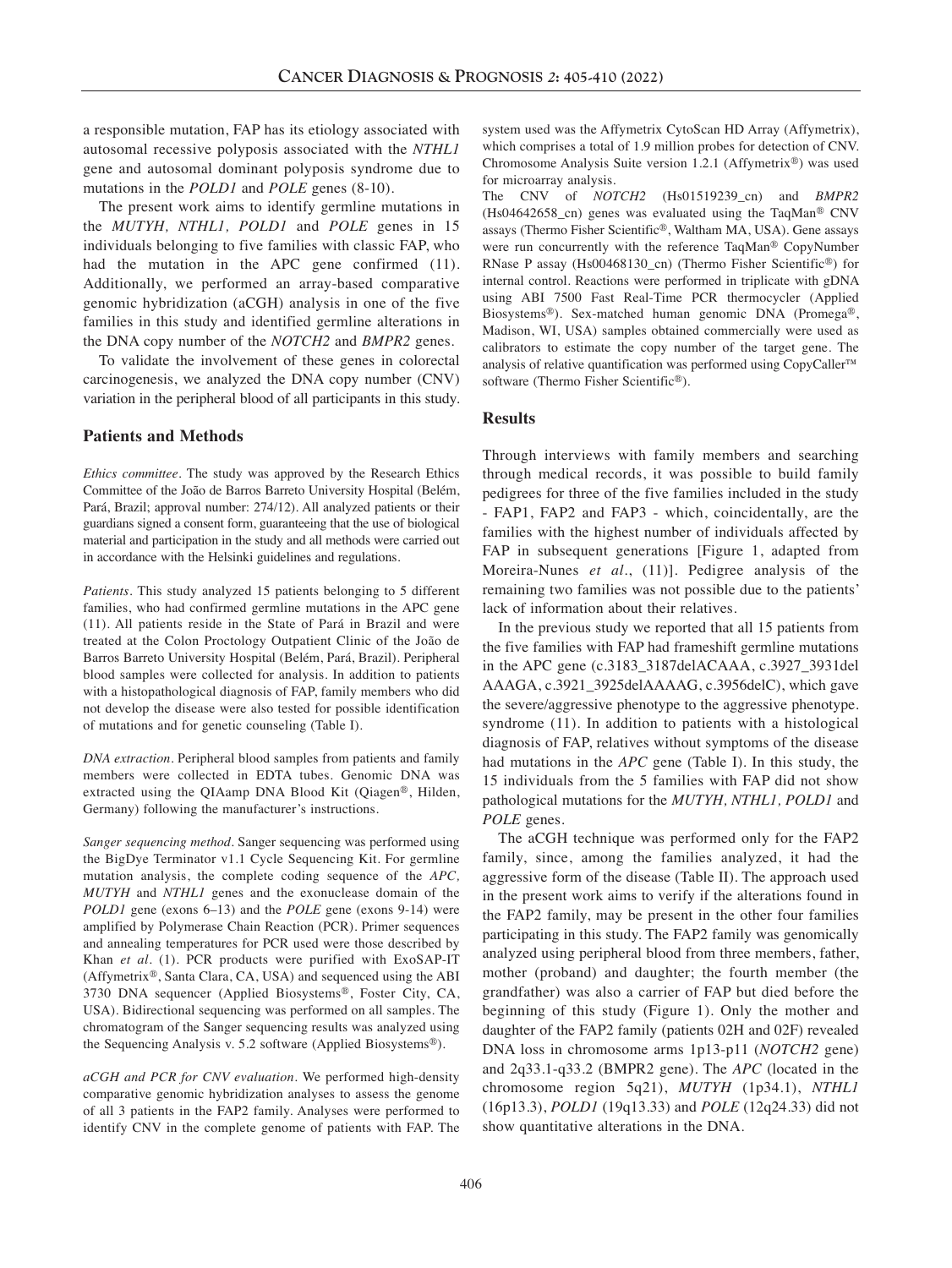| Patients        | Sex    | Age at diagnosis | Histopathology | Mutations in the APC gene <sup><math>*</math>#</sup> | <b>CNV NOTCH</b> | <b>CNV BMPR2</b> |  |
|-----------------|--------|------------------|----------------|------------------------------------------------------|------------------|------------------|--|
| Family 1 (FAP1) |        |                  |                |                                                      |                  |                  |  |
| 01A             | Female | 23               | FAP            | c.3956delC                                           | $\mathfrak{2}$   | $\overline{2}$   |  |
|                 |        |                  |                | c.3183_3187delACAAA                                  |                  |                  |  |
| 01B             | Female | 25               | FAP            | c.3956delC                                           | $\mathfrak{2}$   | $\overline{c}$   |  |
|                 |        |                  |                | c.3183_3187delACAAA                                  |                  |                  |  |
| 01C             | Female | 18               | FAP            | c.3956delC                                           | $\mathfrak{2}$   | $\overline{c}$   |  |
|                 |        |                  |                | c.3183_3187delACAAA                                  |                  |                  |  |
| 01D             | Male   | 14               | FAP            | c.3956delC                                           | $\mathfrak{2}$   | $\overline{c}$   |  |
|                 |        |                  |                | c.3183_3187delACAAA                                  |                  |                  |  |
| 01E             | Male   | 17               | FAP            | $c.3956$ del $C$                                     | $\overline{2}$   | $\overline{2}$   |  |
|                 |        |                  |                | c.3183_3187delACAAA                                  |                  |                  |  |
| Family 2 (FAP2) |        |                  |                |                                                      |                  |                  |  |
| 02F             | Female | 40               | FAP            | $c.3956$ del $C$                                     | 1                | $\mathbf{1}$     |  |
|                 |        |                  |                | c.3927_3931delAAAGA                                  |                  |                  |  |
| 02G             | Male   | $+$              | FAP            | c.3956delC                                           | $\mathfrak{2}$   | $\overline{c}$   |  |
|                 |        |                  |                | c.3927_3931delAAAGA                                  |                  |                  |  |
| 02H             | Female | 15               | FAP            | c.3956delC                                           | $\mathbf{1}$     | $\mathbf{1}$     |  |
|                 |        |                  |                | c.3927_3931delAAAGA                                  |                  |                  |  |
| 02I             | Male   | Not applicable   | ÷              | c.3956delC                                           | $\mathfrak{2}$   | $\overline{2}$   |  |
|                 |        |                  |                | c.3927_3931delAAAGA                                  |                  |                  |  |
| Family 3 (FAP3) |        |                  |                |                                                      |                  |                  |  |
| 03J             | Male   | 30               | FAP            | c.3956delC                                           | $\overline{c}$   | 2                |  |
| 03H             | Female | Not applicable   |                | c.3956delC                                           | $\mathfrak{2}$   | $\overline{c}$   |  |
| 03L             | Female | Not applicable   |                | c.3956delC                                           | $\sqrt{2}$       | $\overline{c}$   |  |
| 03M             | Female | Not applicable   |                | c.3956delC                                           | $\overline{2}$   | $\overline{2}$   |  |
| Family 4 (FAP4) |        |                  |                |                                                      |                  |                  |  |
| 04N             | Male   | 40               | FAP            | c.3956delC                                           | $\overline{c}$   | 2                |  |
| Family 5 (FAP5) |        |                  |                |                                                      |                  |                  |  |
| 05O             | Male   | 25               | FAP            | c.3956delC                                           | $\mathfrak{2}$   | $\overline{c}$   |  |
|                 |        |                  |                | c.3921_3925delAAAAG                                  |                  |                  |  |
|                 |        |                  |                |                                                      |                  |                  |  |

Table I. *Clinical features of patients analyzed in this study.*

FAP: Familial adenomatous polyposis; +: Unknown; Not applicable – patients without disease. \*Previously reported in Moreira-Nunes *et al.* 2015 (11). #The presence of mutations in the MUTYH, NTHL1, POLD1 and POLE genes was not detected.

The CNV detected by real-time PCR was used, in all 15 patients belonging to the five families that participated in this study, to verify the possibility that other FAP patients had allelic loss of the *BMPR2* and *NOTCH2* genes. The CNV analysis confirmed that only the two members of the FAP2 family (patient 02H and 02F) had a deletion of these two genes, as the aCGH methodology had found. The other study participants did not show allelic loss for these two genes.

## **Discussion**

Tumorigenesis of colorectal carcinoma is a multi-step process, starting from mutations that cause loss of function of tumor suppressor genes, such as *APC*. Although other genes have been shown to be involved in this process, there are still unrecognized molecular events, which when elucidated can help to improve the treatment of the disease  $(12-14)$ .

By aCGH analysis, the *APC* gene did not show quantitative DNA alterations in the five families studied, although large *APC* deletions are a common cause of FAP (15). *APC* sequencing of family members participating in this study also demonstrated the absence of large deletions, the main change being the presence of frameshift c.3956delC mutation (11), which confers the aggressive phenotype on family members (16).

In *The Human Gene Mutation Database* there are approximately 1800 pathogenic gene mutations. Currently, prevention treatment remains the most important strategy for the clinical management of patients with FAP. Gastrointestinal endoscopy monitoring and assessment of the risk of disease progression are the mainstays of choosing local endoscopic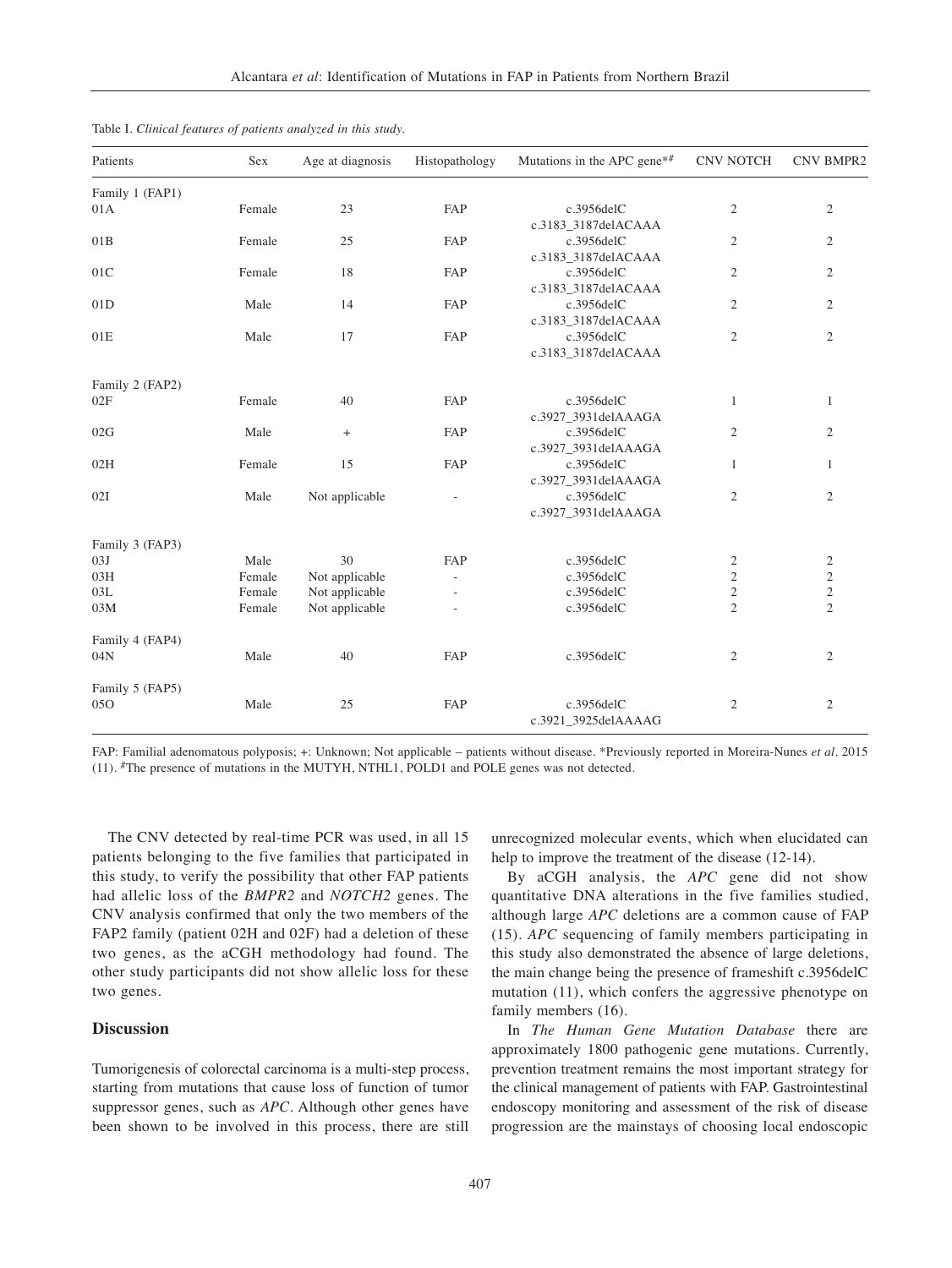

Figure 1. Pedigrees of families with FAP. (A): FAP1 - Family with eight affected members, presence of mutations in the APC gene, low expression of mRNAs and deletion of an allele of the BMPR2 and NOTCH2 genes; (B): FAP2 - family with four affected members and presence of APC mutations; (C): FAP3 - a family with five members affected with APC mutations and three members without onset of disease, but with presence of APC mutations. The numbers under the symbols represent age at diagnosis. Solid symbols represent affected limbs with confirmed diagnoses of adenomatous polyposis. Left upper arrows indicate the probands. In all affected limbs with mutations in the APC gene, mutations in the MUTYH, *NTHL1, POLD1 and POLE genes were not detected (adapted from Moreira-Nunes et al., 2015) (11).*

Table II. *Summary of the genomic alterations found in one member of the FAP2 family (02H).*

| $++CR$ Band (start) | Band (end) |               | Genomic Alteration Copies Localization (CR: start) | Localization (CR: end) | Size (kbp) | Gene              |
|---------------------|------------|---------------|----------------------------------------------------|------------------------|------------|-------------------|
| p12                 | p12        | Loss/deletion | 120.558.305                                        | 120.568.322            | 10         | <i>NOTCH2</i>     |
| a33.1               | a33.2      | Loss/deletion | 203.295.762                                        | 203.309.483            | 14         | BMPR <sub>2</sub> |

+CR: Chromosome.

treatment or preventive radical resection of the stomach and colon (17). Between 20% and 30% of individuals diagnosed with FAP do not carry a pathogenic variant in the APC gene and mutations in the *MUTYH, NTHL1, POLD1* and *POLE* genes may be related to the disease etiology. Patients with FAP can carry pathogenic variants in more than one gene at the same time and for this reason the sequencing of the five genes mentioned above is necessary (18).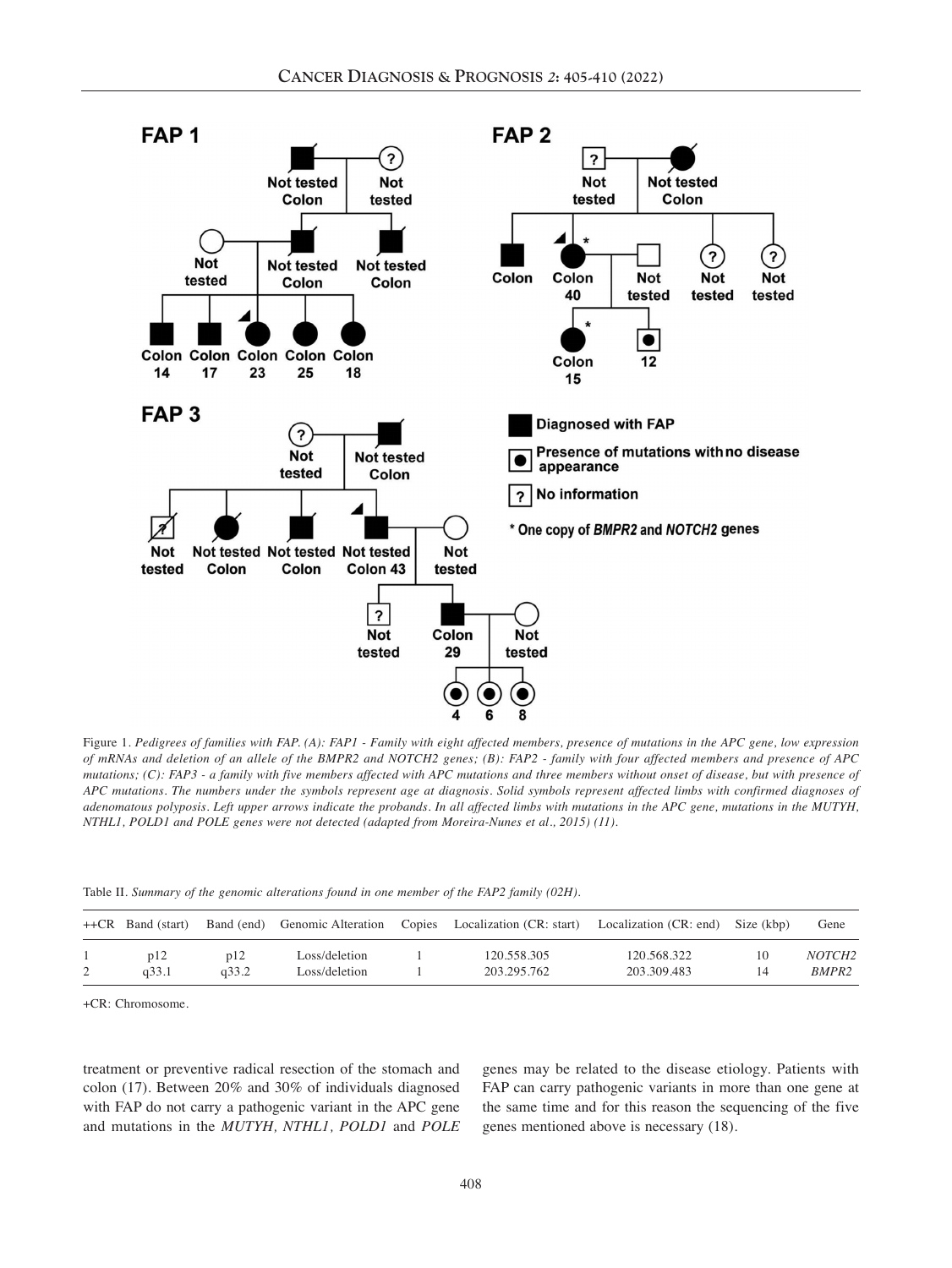In the present study, the 15 individuals from the 5 families with FAP did not show mutations that cause DNA repair deficiency by base excision (in the *MUTYH* and/or *NTHL1* genes) and/or inactivation of polymerase revision (in the domain of exonuclease genes *POLE* and/or *POLD1*). Mutations in other target genes, including age-related genes, could also play an important role in colorectal cancer and need to be investigated (19). However, our results support that in classic FAP with severe phenotype the main genetic contribution is mutations in the APC gene.

CNV are important polymorphisms that can influence gene expression and phenotypic variation. PCR-based detection of target gene CNV using the TaqMan® copy number assay offers a reliable method to measure copy number variation in the human genome (20) and in this study allowed us to validate the results of the aCGH methodology, which identified, in two members of a family with FAP, the allelic loss of the *NOTCH2* and *BMPR2* genes.

The CNV methodology confirmed the allele losses in *NOTCH2* and *BMPR2* genes in two patients of the FAP2 family, mother (proband) and daughter, probably there was maternal germline segregation of the haploidy of these two genes, since this change was not found in the father family, also affected by mutation in the APC gene (Figure 1). These two genes are associated with the sporadic tumorigenesis of colorectal cancer, where both show decreased expression (21, 22).

Allelic losses of *NOTCH2* and *BMPR2* were not found in the other patients from the five families in the study (FAP1, FAP3, FAP4 and FAP5). It is noteworthy that the FAP2 family was the one that presented the most aggressive form of the disease, among the five families studied, and probably the loss of an allele in *NOTCH2* and *BMPR2* genes has given the FAP2 family the aggressive phenotype. For this reason, validation in many samples is imperative to confirm the germline role of these variants in colorectal cancer tumorigenesis. FAP is a syndrome with considerable genetic and phenotypic heterogeneity (23) and this phenomenon may explain the presence of genetic alterations, probably secondary, such as the allelic losses of the *NOTCH2* and *BMPR2* found in the two members of the FAP2 family.

*NOTCH2* frameshift mutations were described in four families with colorectal cancer syndrome that did not have a fully defined genetic cause (24). Additionally, germline mutations in *BMPR2* confers susceptibility to pulmonary arterial hypertension (25). However, a study involving patients with juvenile polyposis, an autosomal dominant syndrome that predisposes to colorectal and gastric cancer, did not find germline mutations in *BMPR2* (26).

Therefore, this study provides evidence of the involvement of *NOTCH2* and *BMPR2* in the germline carcinogenesis of a family with classic FAP and reveals genetic heterogeneity, as another four families did not show changes in the copy number of these genes. However, validation in a larger number of families could confirm the presence of these secondary changes and perhaps reveal different subtypes of progression from classic FAP.

### **Conflicts of Interest**

The Authors declare no conflicts of interest. The funders had no role in the design of the study; in the collection, analyses, or data interpretation; in the writing of the manuscript, or in the decision to publish the results.

# **Authors' Contributions**

Conceived and designed the experiments: DFAA, SFLJ, CFAMN, PAP, RMRB. Performed the experiments: CFAMN, DFAA. Analyzed the data: CFAMN, DFAA, RMRB. Wrote the paper: CFAMN, PPA, RMRB.

#### **Acknowledgements**

This study was supported by the Brazilian funding agencies Conselho Nacional de Desenvolvimento Científico e Tecnológico (CNPq), grant number 301350/2019-1 to Rommel Rodriguez Burbano and Coordenação de Aperfeiçoamento de Pessoal de Nível Superior (CAPES) to Diego Di Felipe Ávila Alcantara and Caroline Aquino Moreira-Nunes.

# **References**

- 1 Khan N, Lipsa A, Arunachal G, Ramadwar M and Sarin R: Novel mutations and phenotypic associations identified through APC, MUTYH, NTHL1, POLD1, POLE gene analysis in Indian Familial Adenomatous Polyposis cohort. Sci Rep *7(1)*: 2214, 2017. PMID: 28533537. DOI: 10.1038/s41598-017-02319-6
- 2 Mao R, Krautscheid P, Graham RP, Ganguly A, Shankar S, Ferber M, Hegde M and ACMG Laboratory Quality Assurance Committee: Genetic testing for inherited colorectal cancer and polyposis, 2021 revision: a technical standard of the American College of Medical Genetics and Genomics (ACMG). Genet Med *23(10)*: 1807-1817, 2021. PMID: 34140662. DOI: 10.1038/ s41436-021-01207-9
- 3 Gardner EJ, Burt RW and Freston JW: Gastrointestinal polyposis: syndromes and genetic mechanisms. West J Med *132(6)*: 488-499, 1980. PMID: 7405200.
- 4 Leppert M, Dobbs M, Scambler P, O'Connell P, Nakamura Y, Stauffer D, Woodward S, Burt R, Hughes J and Gardner E: The gene for familial polyposis coli maps to the long arm of chromosome 5. Science *238(4832)*: 1411-1413, 1987. PMID: 3479843. DOI: 10.1126/science.3479843
- 5 Knudsen AL, Bisgaard ML and Bülow S: Attenuated familial adenomatous polyposis (AFAP). A review of the literature. Fam Cancer *2(1)*: 43-55, 2003. PMID: 14574166. DOI: 10.1023/a: 1023286520725
- 6 Al-Tassan N, Chmiel NH, Maynard J, Fleming N, Livingston AL, Williams GT, Hodges AK, Davies DR, David SS, Sampson JR and Cheadle JP: Inherited variants of MYH associated with somatic G:C—>T:A mutations in colorectal tumors. Nat Genet *30(2)*: 227-232, 2002. PMID: 11818965. DOI: 10.1038/ng828